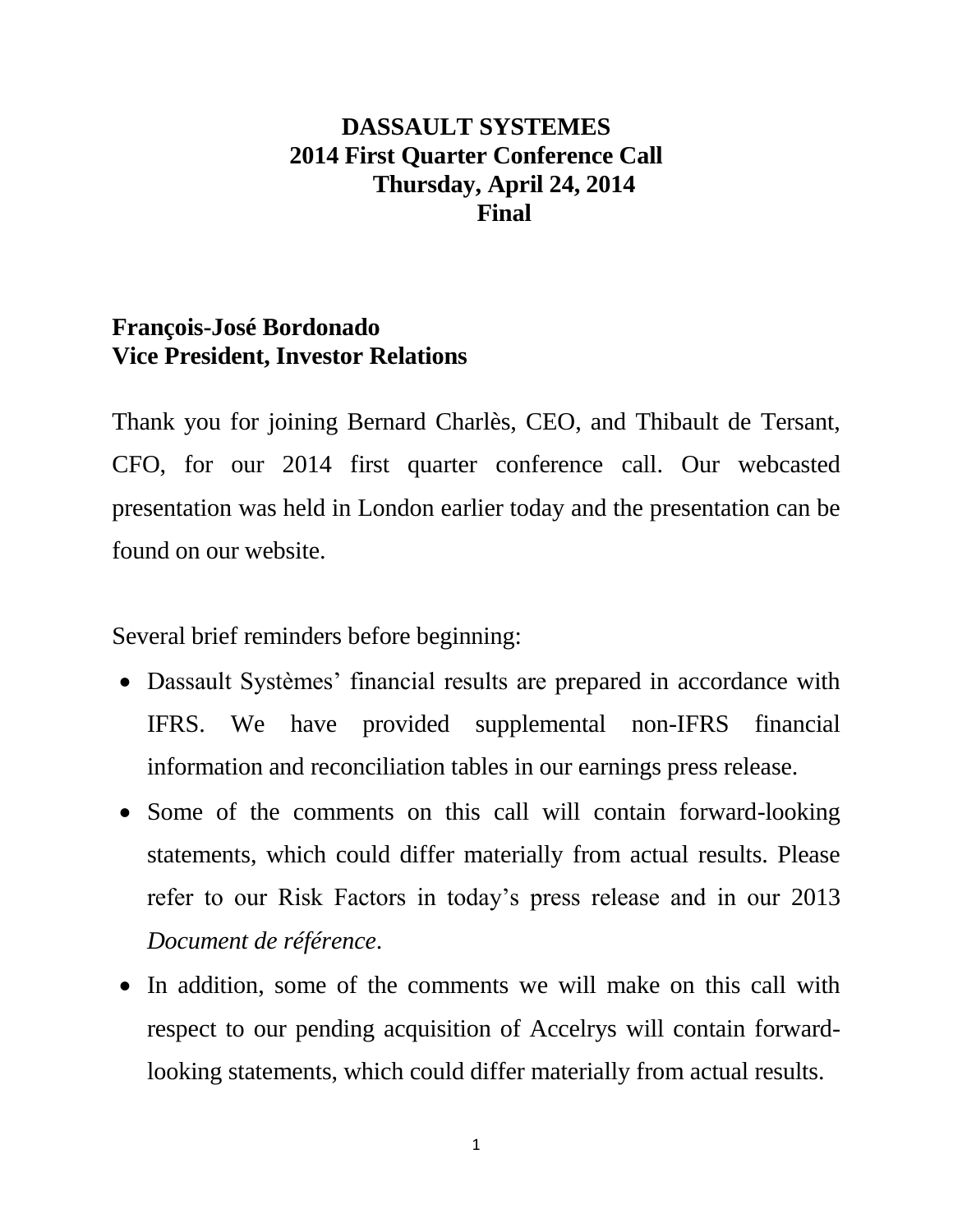On February 13, 2014, Dassault Systèmes filed with the SEC a tender offer statement on Schedule TO regarding the tender offer described on this website. The stockholders of Accelrys, Inc. ("Accelrys") are strongly advised to read the tender offer statement (as updated and amended) filed by Dassault Systèmes because it contains important information that Accelrys' stockholders should consider before tendering their shares. The tender offer statement and other documents filed by Dassault Systèmes and Accelrys with the SEC are available for free at the SEC's website [\(http://www.sec.gov\)](http://www.sec.gov/) and may be obtained at no charge by directing a request by mail to Innisfree M&A Incorporated, 501 Madison Avenue, 20th Floor, New York, New York, 10022 or by calling (888) 750-5834.

On the call today, revenue growth figures are in constant currencies, unless otherwise noted.

I would now like to introduce to Bernard Charlès.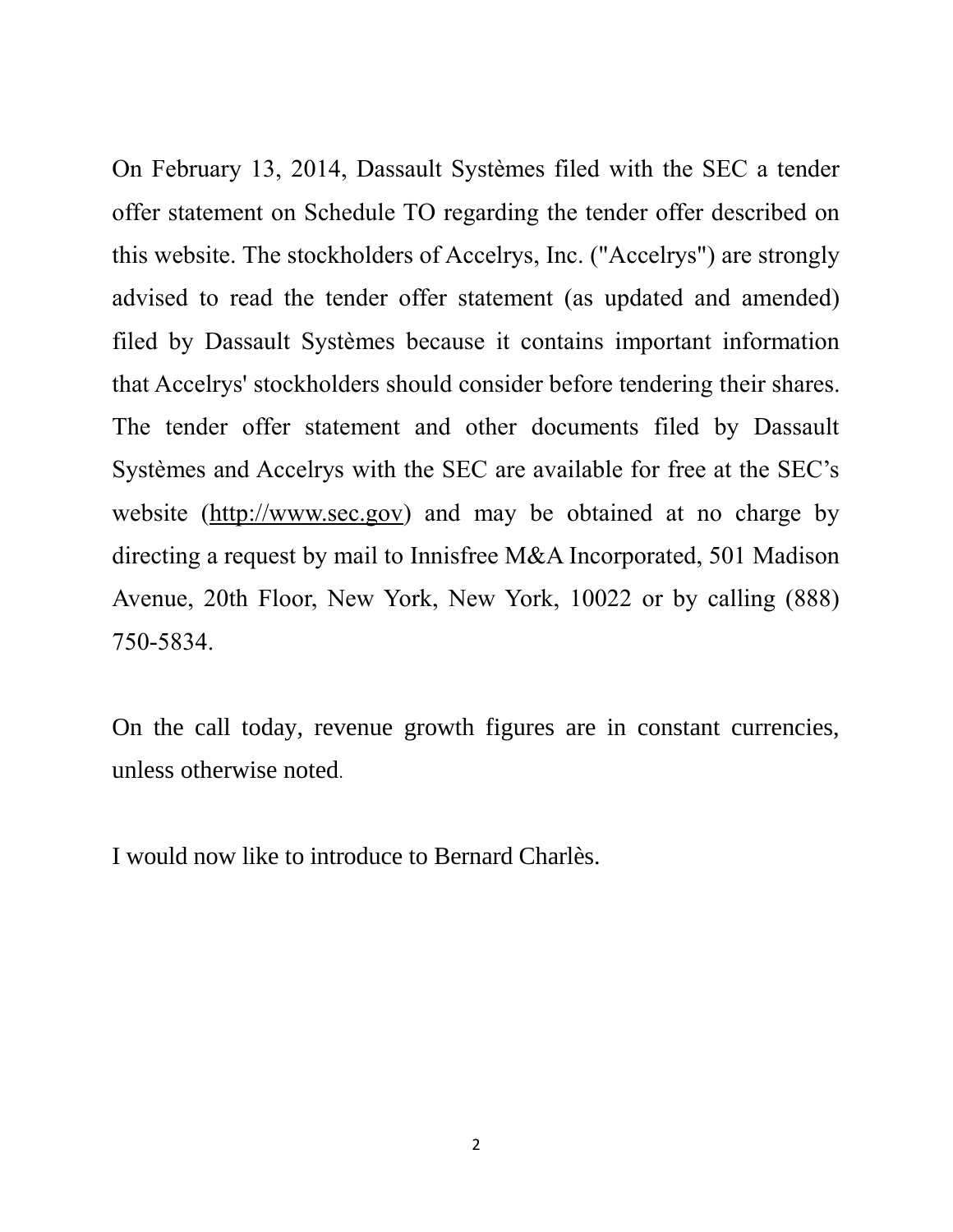## **Bernard Charlès President and Chief Executive Officer**

### **Introduction**

Thank you for joining us here and on the webcast held earlier today.

This morning we reported first quarter financial results well in line with our objectives. We saw a better evolution of new license revenue than we had anticipated driven by solid organic growth. And our focus on operational improvements was clearly visible in our operating margin and earnings per share performance relative to our objectives.

While the end-markets we are serving have different dynamics, in total we are seeing further positive indicators which support our 2014 financial objectives. In line with what we shared in February, we have a number of V6 go lives, most visible in ENOVIA's performance this quarter, with double-digit software revenue growth.

We are delivering against our Social Industry Experience strategy, demonstrated by our 2014x release and introduction of further industry experiences. Today I will share with you some of our progress, focusing on the High-Tech industry where we are increasing our market presence.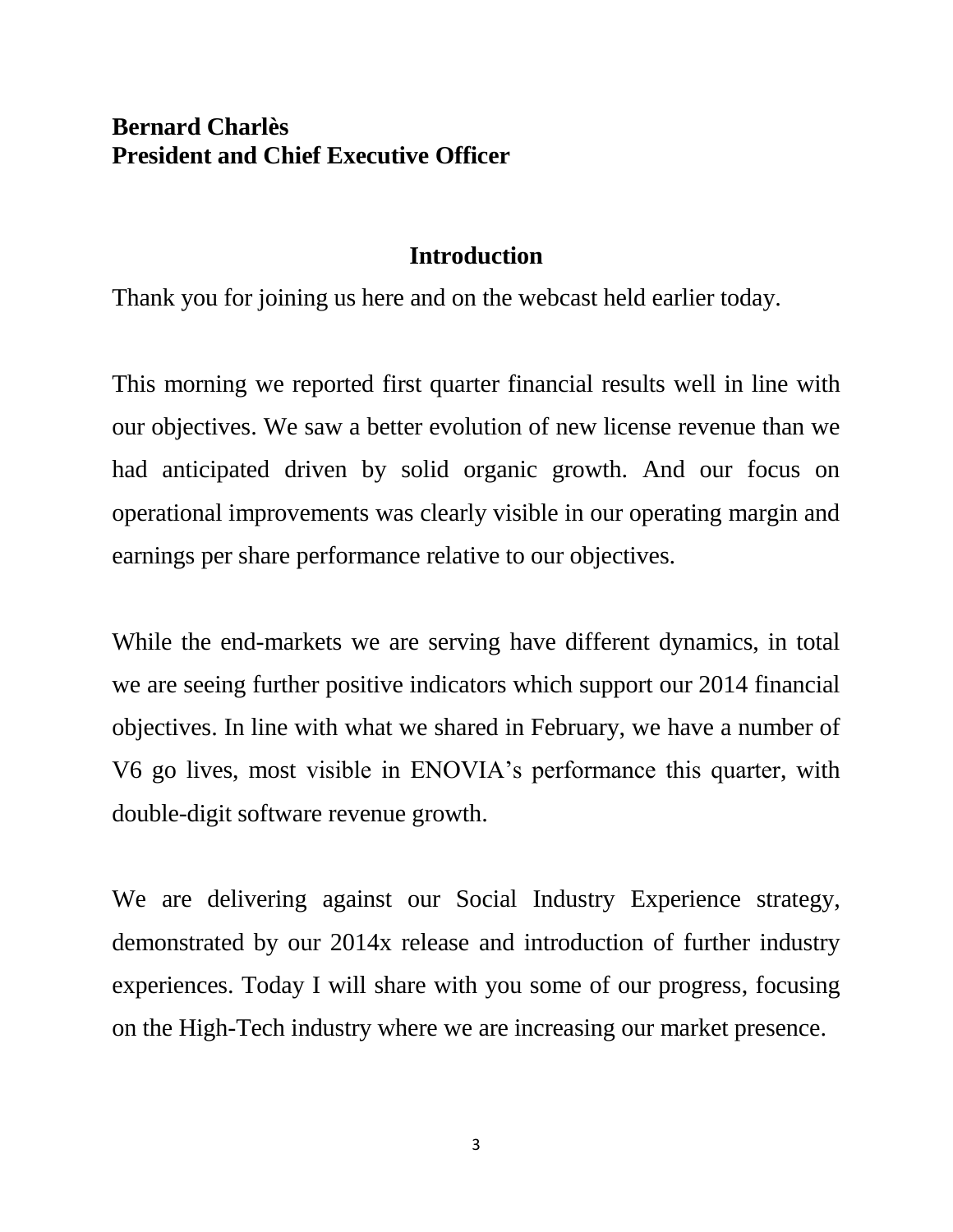We are firmly expanding our purpose of sustainable innovation to harmonize product, nature and life with the pending completion of the Accelrys acquisition in combination with our internal research and development. And we are expanding our user communities – in engineering, simulation, manufacturing, marketing and sales.

Operationally, we are strengthening our GEO organizations around the world to ensure that we have the right balance of local empowerment for our 12 geo teams. We are also strengthening our coordination at the level of our three reporting regions, with the appointment of Laurent Blanchard to head up Europe, and to lead our growing alliances globally, particularly with consultants and system integrator partners. He joins Bruno Latchague who is responsible for the Americas based in Boston, and Sylvain Laurent for Asia who is based in Shanghai.

Finally, we are reconfirming our 2014 financial objectives and updating for Accelrys and currency evolution.

### **First Quarter 2014 Financial Highlights**

Looking briefly at our financial results the highlight of the quarter was the return to new licenses revenue growth increasing 8%, with double-digit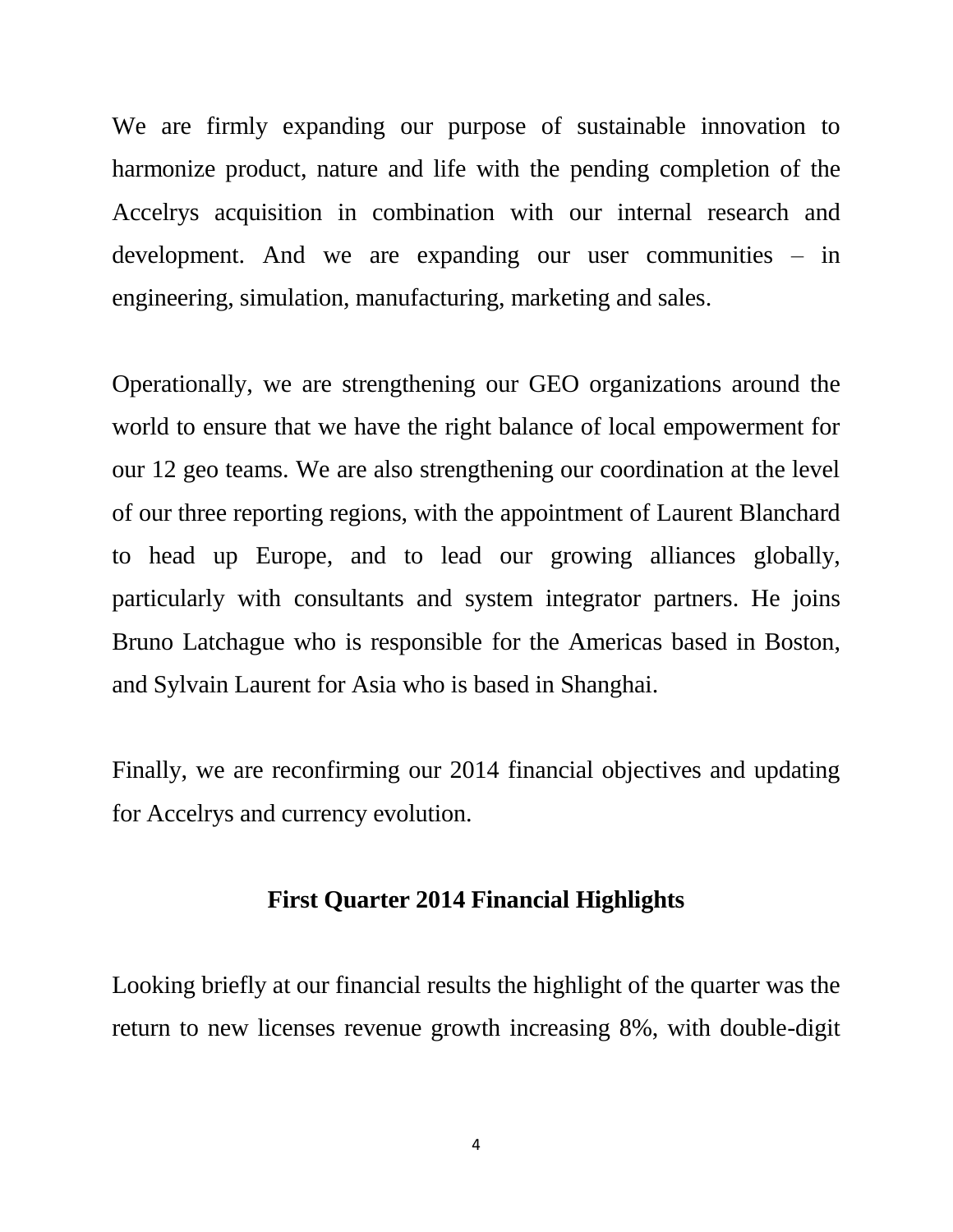growth in Asia and Europe from a regional perspective. And from a product line perspective, this was led by ENOVIA.

Total software revenue increased 6%, with mixed results for recurring software revenue. And total revenue increased 9% as we now have a significantly larger base of service and consulting revenue reflecting the engagements RTT has with its customers in digital marketing.

Our non-IFRS operating margin came in at 27.7% and earnings per share was 73 cents, both better than our objectives thanks to the focus on driving organic margin expansion and also benefiting from a one-time R&D tax credit.

#### **ENOVIA**

In February we said there were a number of V6 go lives ahead and this is quite visible in ENOVIA's performance where software revenue increased 12% in constant currencies on new licenses revenue growth of 55%. Almost 70% of ENOVIA's new licenses revenue came from V6, clearly demonstrating the value of these solutions to customers in a wide range of industries, including automotive with Jaguar Land Rover and Renault Group and in consumer packaged goods with Procter & Gamble.

In addition, in our presentation today, we shared several client examples in greater depth: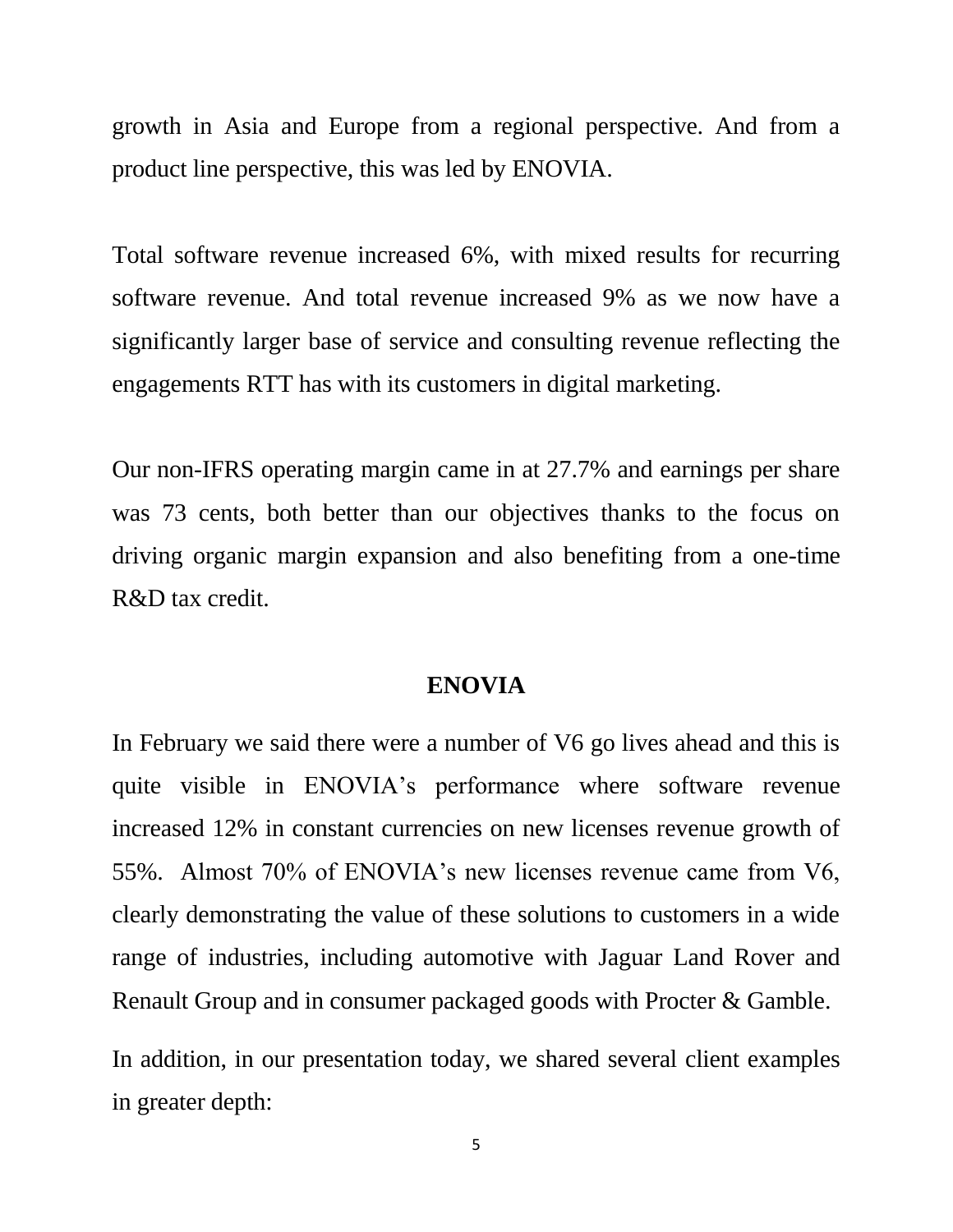First, in the energy sector, Hyundai Heavy Industries' offshore and engineering division has adopted our **3D**EXPERIENCE platform and industry solutions experiences, including Designed for Sea and On Time to Sea. Thanks to integrated program management enabled by our solutions they will be able to improve their **TIME TO MARKET** and **ON BUDGET DELIVERY** of their complex offshore structures. Secondly, thanks to the ability to connect requirements, regulations, and offshore engineering, the **ENTIRE DESIGN PROCESS IS IMPROVED**. ENOVIA's application processes are instrumental to achieving these business objectives.

 A second example comes from a leader in recreational sport vehicles and propulsion, where Bombardier Recreational Products, BRP, is using our **3D**EXPERIENCE platform, based upon our V6 architecture with CATIA and ENOVIA applications which make up the industry solution processes. Thanks to the unified, scalable and smart platform we enable for new product development processes, BRP is positioned to **IMPROVE SALES, MARGINS AND PRODUCT QUALITY**. At the same time it is also able to improve **OPERATIONAL EXCELLENCE** around the product thanks to the ability to accelerate early stage validation, improve traceability and benefit from the re-use of critical information.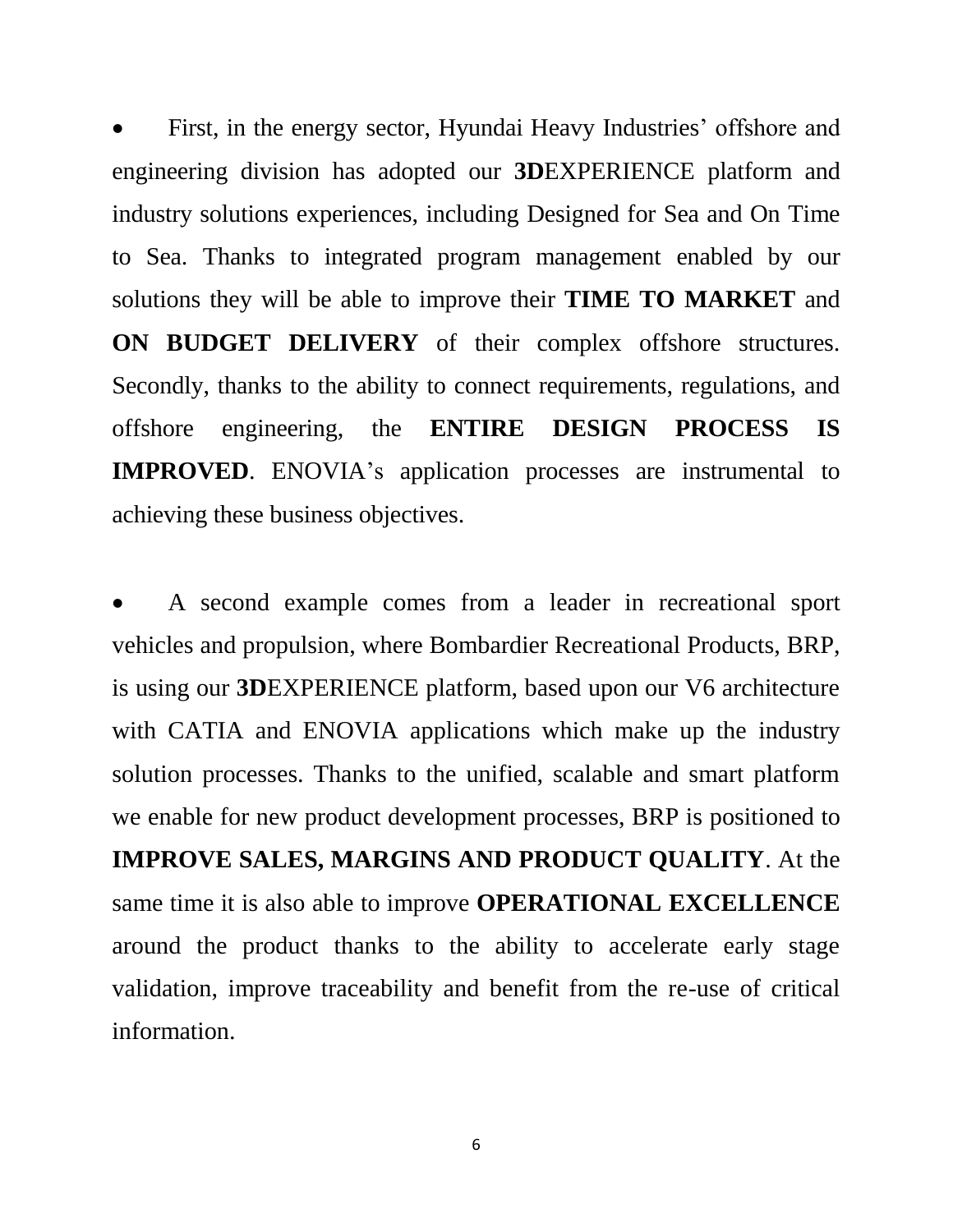My final example is also in energy, with Alstom Wind, a division of Alstom Renewable Power. The company has adopted our **3D**EXPERIENCE platform with ENOVIA industry solution processes. ENOVIA is critical to helping it achieve four principal business objectives including managing efficiently product data in a multi-CAD context which ENOVIA does very well; support collaborative design across an extended enterprise; third, manage and track highly customized products and in total, help the company achieve its growth objectives.

### **High Tech Industry Review**

Turning to industries, we are seeing a return to growth for several of our industries, including our largest, transportation and mobility, as well as in a number of sectors.

Today, as I mentioned earlier, I would like to focus some time on High-Tech, an important market for us, representing about 10% of end-user software revenue.

High tech is an enabler for a number of industries, helping drive their innovation thanks to the inventions introduced in High Tech. As an industry, High-Tech has some unique challenges. On the one hand, they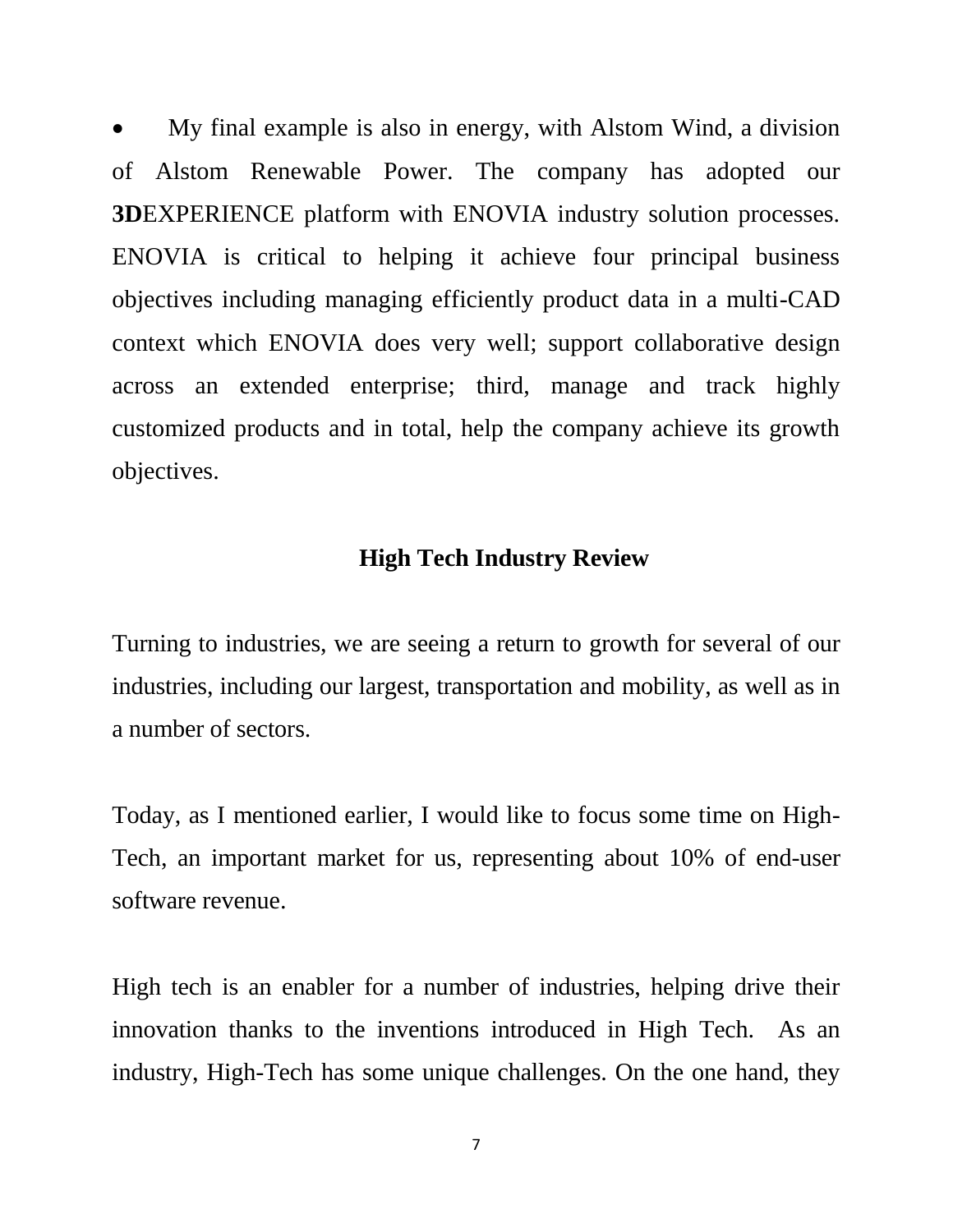compete with competitors and on the other hand they need to collaborate with these same competitors given the very high costs of certain assets for instance semiconductor fabs. Similarly, the industry is focused on mass production while also focused on mass customization. Our solutions are very well suited to this sector as we foster collaboration while protecting intellectual property for example.

High-Tech has undergone enormous challenges and changes. Today, and into the future, new classes of SMART and CONNECTED products are being developed and the high tech industry is enabling all of this - helping consumer goods companies connect the home to the Internet and life sciences companies connect products on patients to doctors and hospitals; automotive companies are connecting the car to automotive dealers and a whole host of products connecting back to the companies themselves that produced these new products and services.

As a result this industry is under constant pressure to create an environment in which it can foster **continuous, rapid, profitable and sustainable innovation. And** to do so high tech companies have to build ecosystems by bringing together hardware, software, cloud, services and content.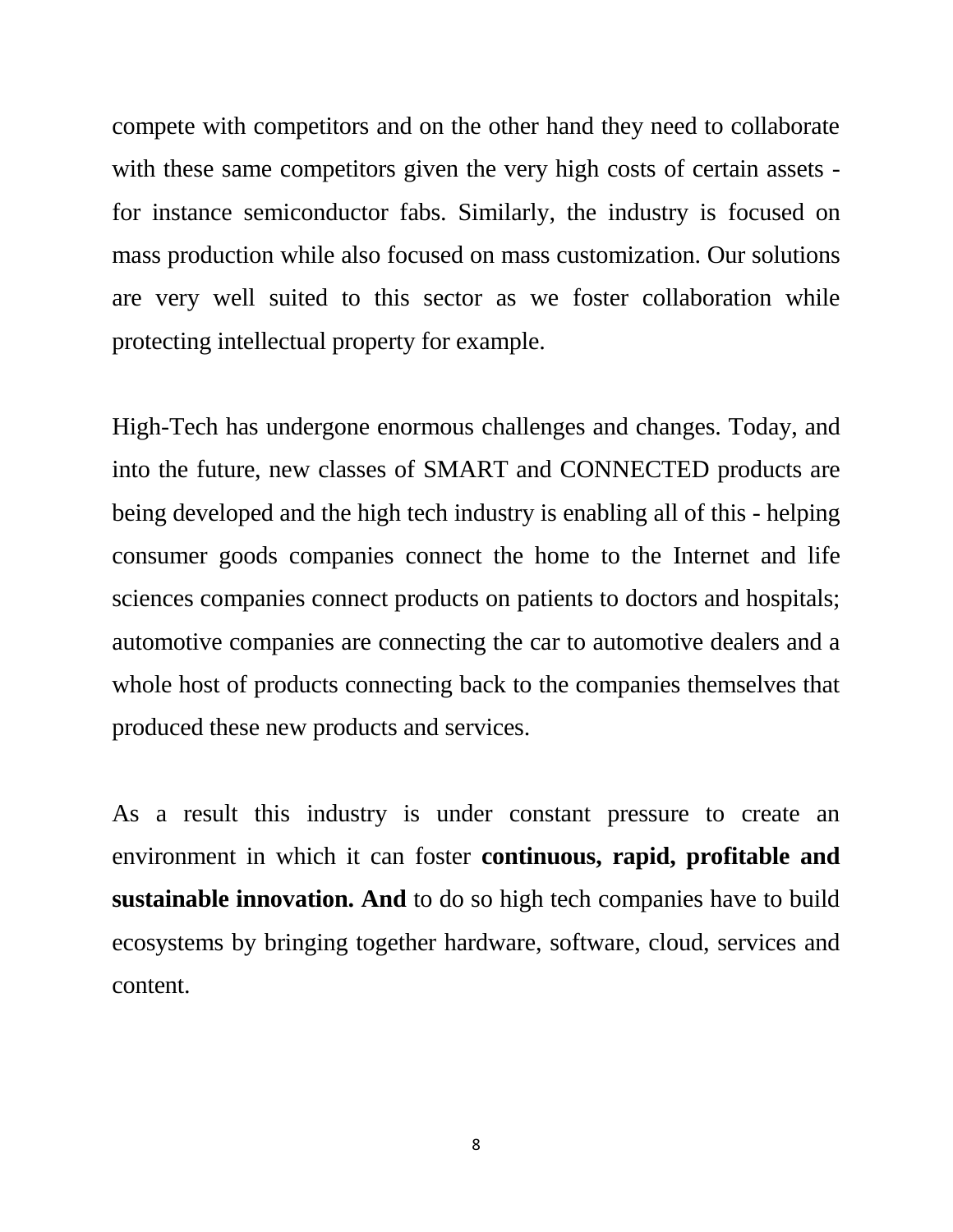To help them we have introduced a number of industry solution experiences:

- Imagination Wave designed to improve new product introductions;
- Silicon Thinking to help manage technical complexity for semiconductor customers;
- High Tech Body to drive from imagination to manufacturing, particularly focused on plastics parts;
- And our Smarter, Faster and Lighter industry solution experience for perfect multi-discipline coordination;

Looking at our customers let me share some examples:

- The first example is Atmel deploying an integrated platform that embeds best practices for the semiconductor industry, with a single version of truth to decrease mis-builds and improve manufacturing process and to reduce manual inputs and reporting thanks to automation and standardization of business processes.
- Parkeon, a major player in urban mobility with their parking management and public ticketing solutions, is deploying Exalead search-based applications to Transform **big data** into **services –** imagine that each parking machine is sending one record every ten seconds – managing 3 billion pieces of data.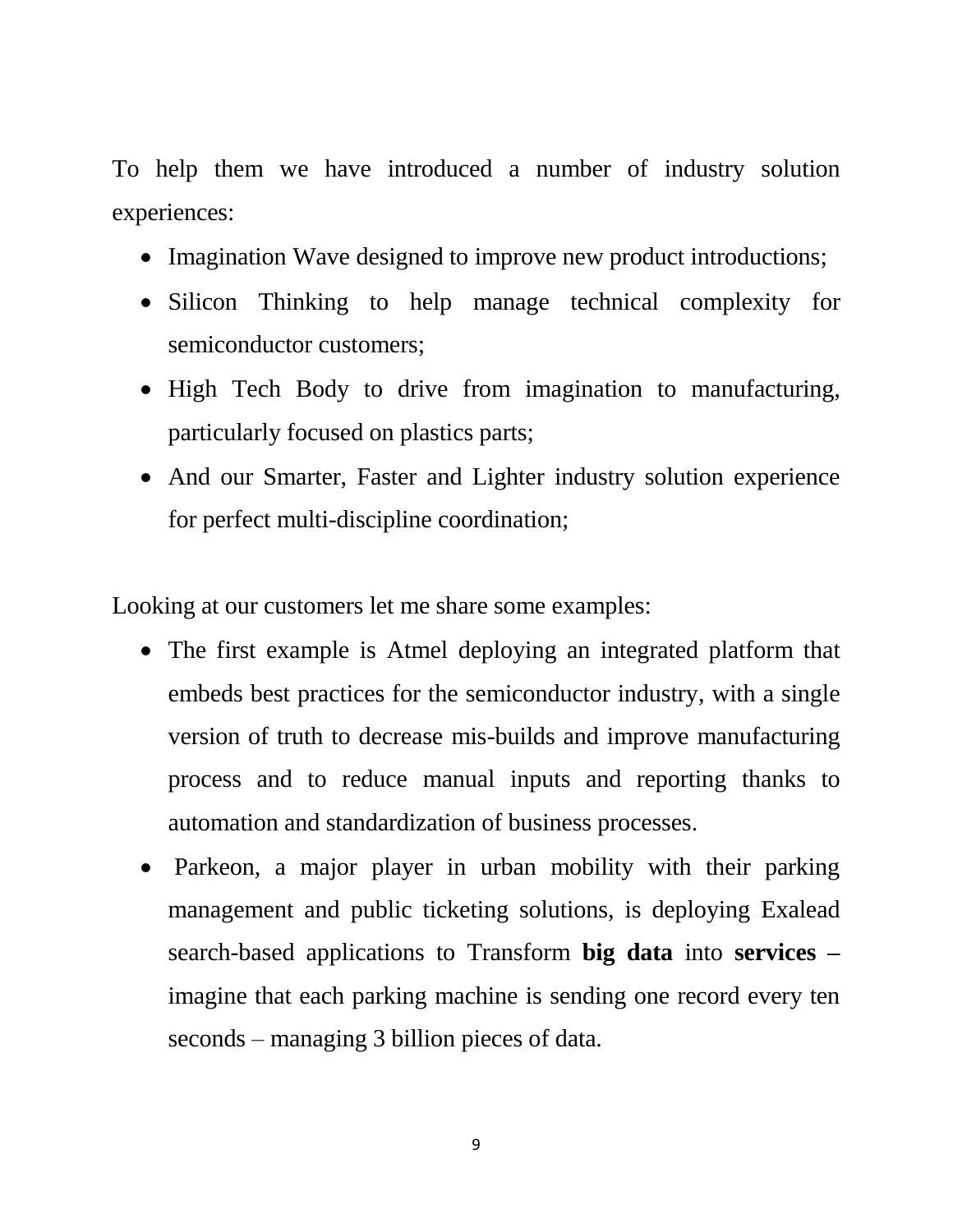### **Expansion of the Role of Geographies**

Alongside our decision two years ago to implement an industry go-tomarket strategy we also created 12 geos underneath our three regions in order to increase our "local" knowledge and presence. As a large and growing corporation we want to benefit from operating as ONE company in order to leverage best practices and leverage our operations. At the same time, we want to have a strong understanding of our markets at a local level, to be able to work closely with both customers and partners and to better coordinate our efforts across our three sales channels.

Over the last year we have been strengthening these teams and now have put in place the three regional heads to coordinate and lead the local geo efforts within their respective regions.

Each of these executives is physically located in their region, as I said Bruno Latchague, Senior EVP, Americas Market and Global Sales Operations, based at our Waltham Americas headquarters; Sylvain Laurent, Executive Vice President, Asia Pacific Market and Global Business Transformation leader is based in Shanghai; and we are pleased to announce that Laurent Blanchard joined as Executive Vice President, Europe, Middle East, Africa and Russia and Worldwide Alliances. In his role system integrators will take on more of the implementation of our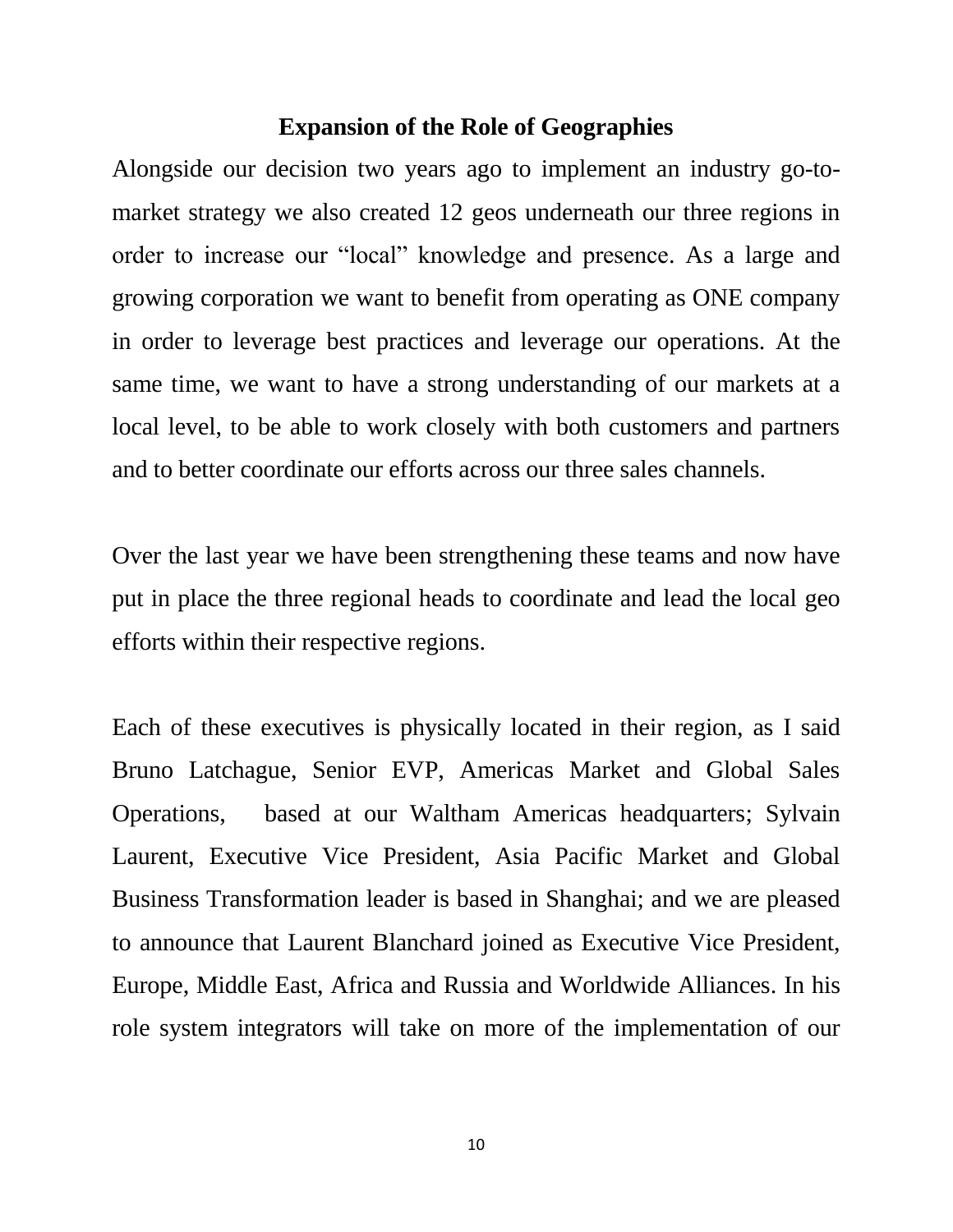solutions in order for us to be able to replicate our customer success stories on a much larger scale.

As part of our global company, with a local reach focus we have decided to move to a European legal entity as Dassault Systemes SE - (Societas Europaea).

### **Review of the Accelrys Acquisition**

As you saw this morning we have received the CFIUS approval and will be moving to close the Accelrys acquisition very shortly. I would like to recap for you several key points to keep in mind:

First, this acquisition is more than complementary. Accelrys fits very well with our mission – harmonize product, nature and life. Sharing a passion for scientific innovation, we believe together we can offer a unique and unmatched scientific Product Lifecycle Management solution, with a new paradigm for sustainability where chemistry, materials and biology meet – delivering scientific industry solution experiences. And it is clear that customers want to have an integrated solution, and with our **3D**EXPERIENCE innovation platform, unique ability to integrate different disciplines and scientific focus in common we can help Accelrys accelerate their shift to industry solution experiences.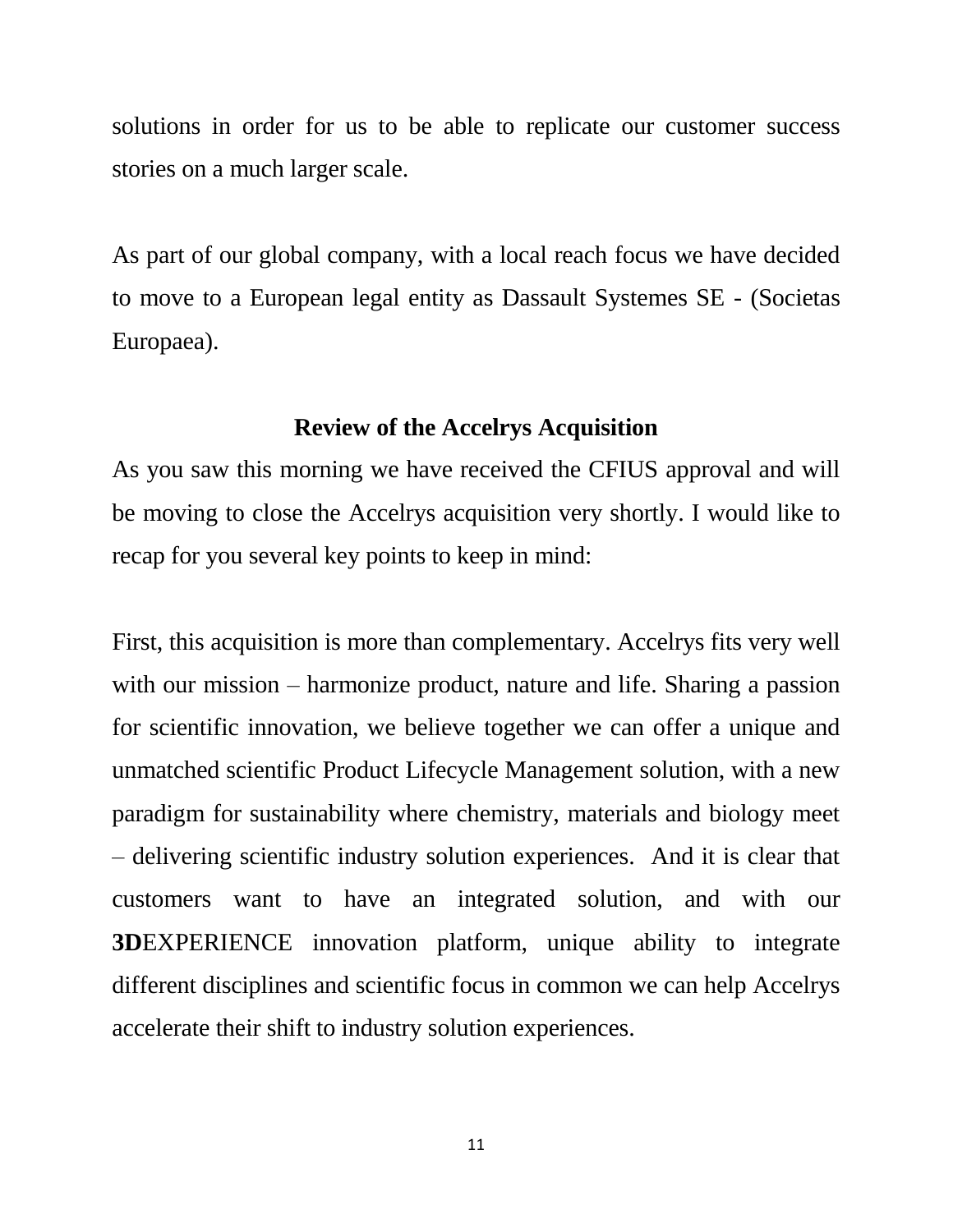Second, the acquisition strengthens our offerings for life sciences and formula-based industries in addition to benefiting other industries such as High-Tech where new materials are key enablers. Let me remind you that Accelrys works with:

- 29 of the top 30 biopharmaceutical companies
- 5 of the top 5 chemical companies
- 3 of the top 5 consumer packaged goods companies

And third, the acquisition is well-timed as we will be introducing shortly our first offering in bio-intelligence for the pharmaceutical industry following an intensive multi-year period of research and development.

We look forward to officially welcoming ACCELRYS' Chief Executive, Max Carnecchia and his 750-person organization shortly.

At this point, let me turn the call to Thibault.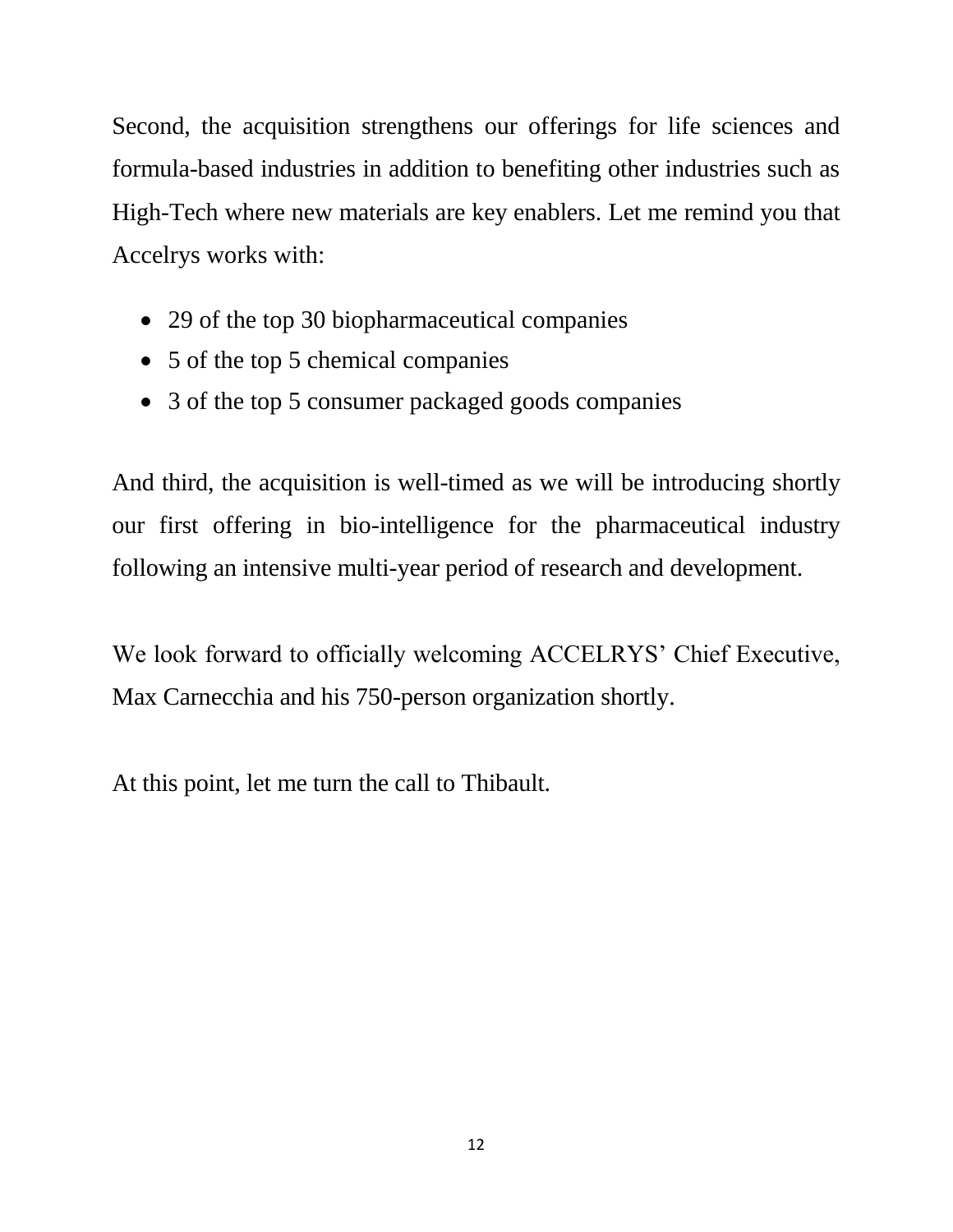## **Thibault de Tersant Senior EVP and CFO**

Good afternoon and good morning to all.

## **IFRS/non-IFRS Differences and Constant Currency Revenue Growth Comparisons**

My comments today are based upon our non-IFRS financial results. In our press release tables you can find the reconciliation of our non-IFRS to IFRS data. In addition, revenue growth rates are stated in constant currencies.

### **Software Revenue**

New licenses revenue increased 8% in constant currencies and this was well supported on an organic basis with growth of 6%. A number of our product lines contributed to this growth led by ENOVIA.

Recurring revenue had a mixed dynamic. Looking first at maintenance, renewal rates remain strong, but maintenance growth rates reflect the lagged impact of lower new licensing activity in 2013. On the rental side we saw a slight decrease from last year at this time, coming from some larger accounts, adjusting rentals to workloads in engineering. SIMULIA posted solid results and our rental activity continued in our Value Solutions channel.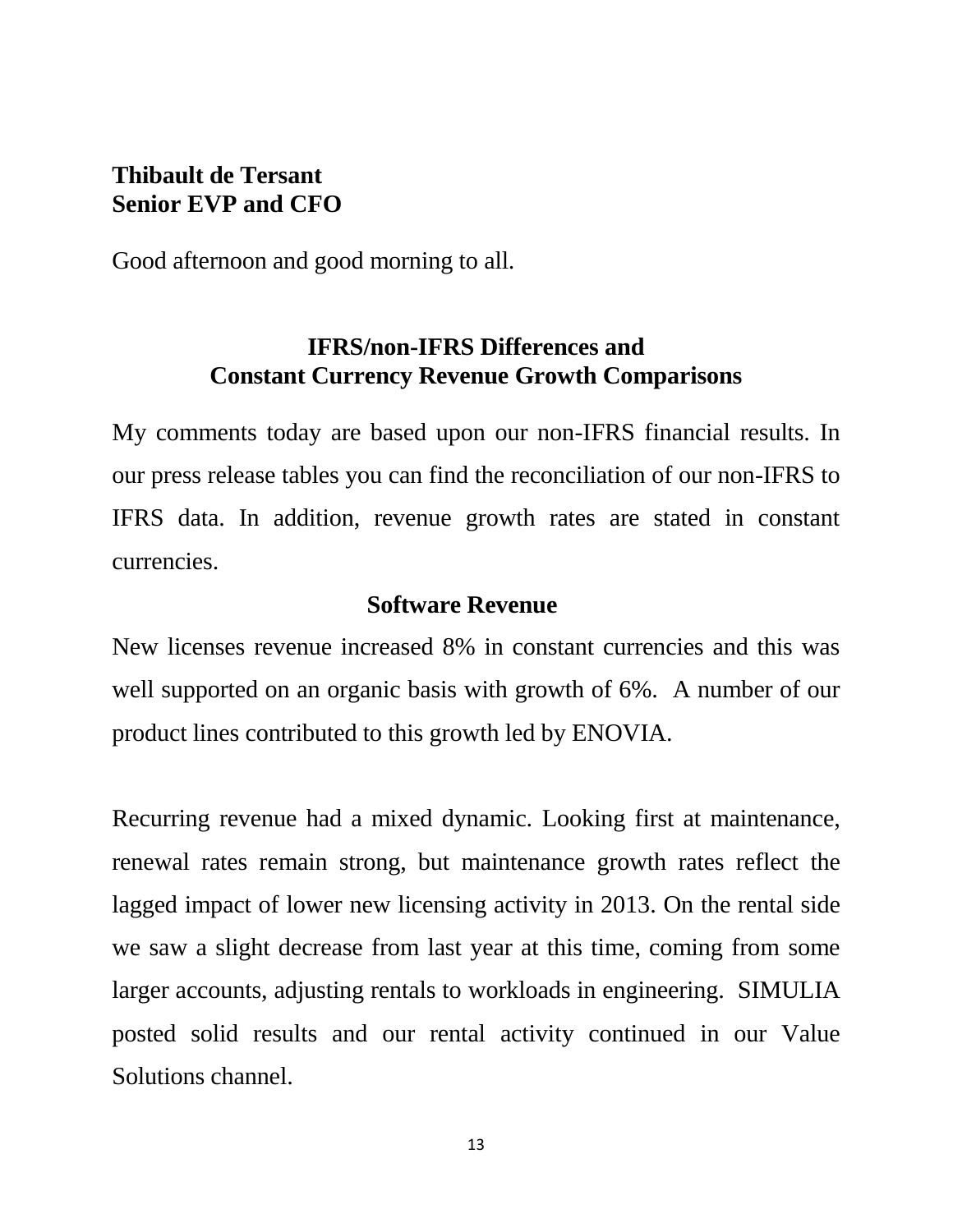### **Geographic Performance**

On a regional basis, Asia was the strongest performer with revenue up 10% led by Japan, South Korea and China. Europe had growth in all major regions led by the United Kingdom and Sweden. In the Americas, services from acquisitions were a key driver of growth and on the new licenses side our Business Transformation channel saw a very nice growth.

### **Software Revenue by Product Line**

By product line we saw the strongest revenue performance in the first quarter from ENOVIA with software revenue up 12% on a very significant increase in large deployments and a number of V6 go lives.

By region, CATIA had an excellent quarter in Asia, led by Japan and China.

SOLIDWORKS grew 5% in the quarter, benefiting from strong renewals for both SOLIDWORKS and multi-product sales. In total units were lower by 4% on strong growth in Asia offset in part by mixed results in Europe and the Americas. You will note looking at the presentation that we rebalanced the VAR margin to favor new licenses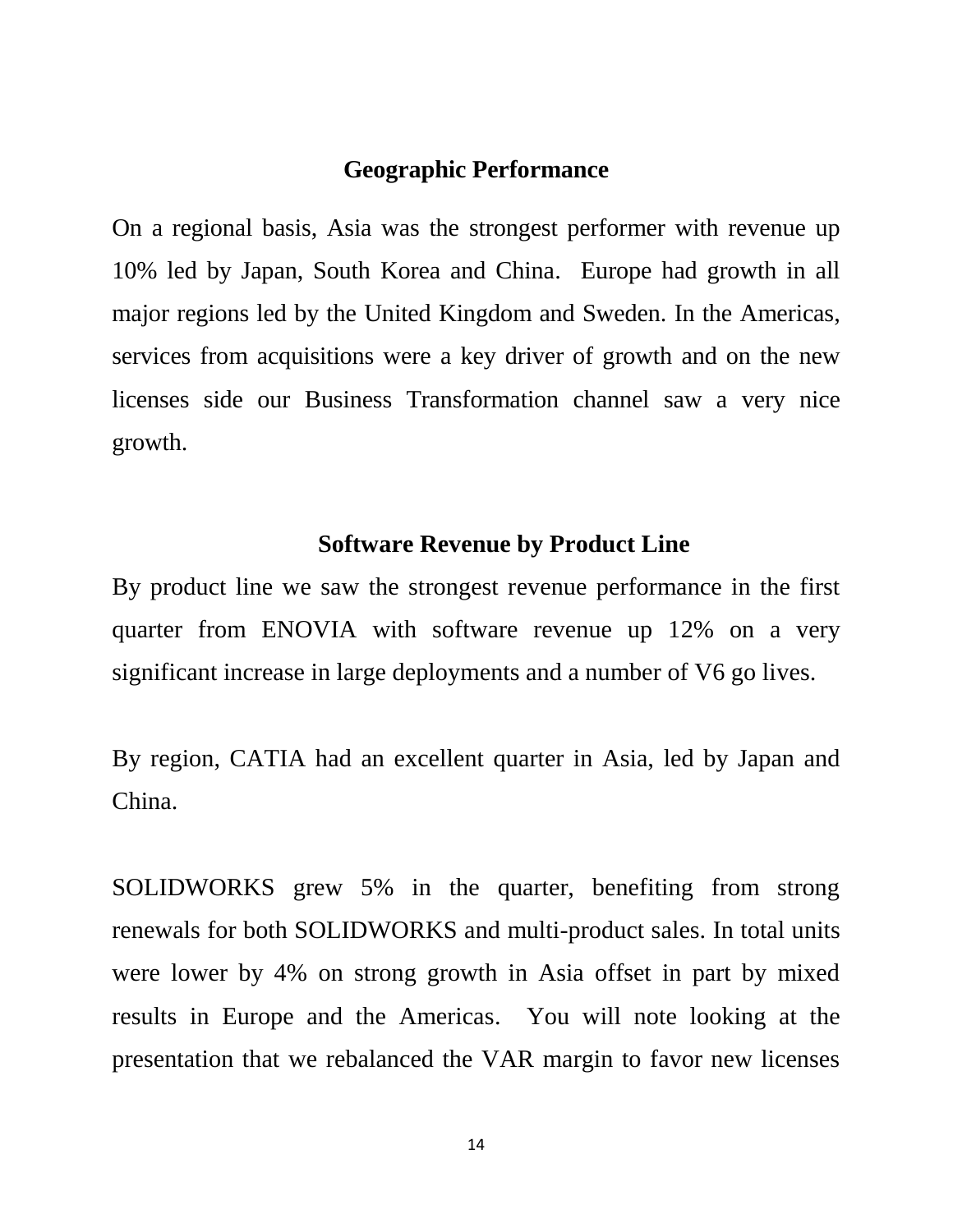revenue growth somewhat more, leading to the VAR margin increasing from 45% to 48% on average for new license sales.

Other Software increased 13% and included new acquisitions. I am pleased to report that SIMULIA continued to perform very well with double-digit growth.

#### **Services Revenue and Gross Margin**

Acquisitions were the driver of growth in services revenue which increased 40% and they also contributed to the gross margin improvement of almost 14 percentage points to 12% from a slight loss in the year-ago quarter.

#### **Operating Income, Operating Margin and Earnings**

Turning to our profitability, in February we indicated that our focus during 2014 would be on increasing the organic operating margin by about 150 basis points. We made good progress in the first quarter with an organic growth improvement of 100 basis points coming from expense control and services gross margin improvement.

Looking at the evolution of the operating margin, on top of the organic improvement we benefited as well from a one-time R&D tax credit representing a 130 basis points.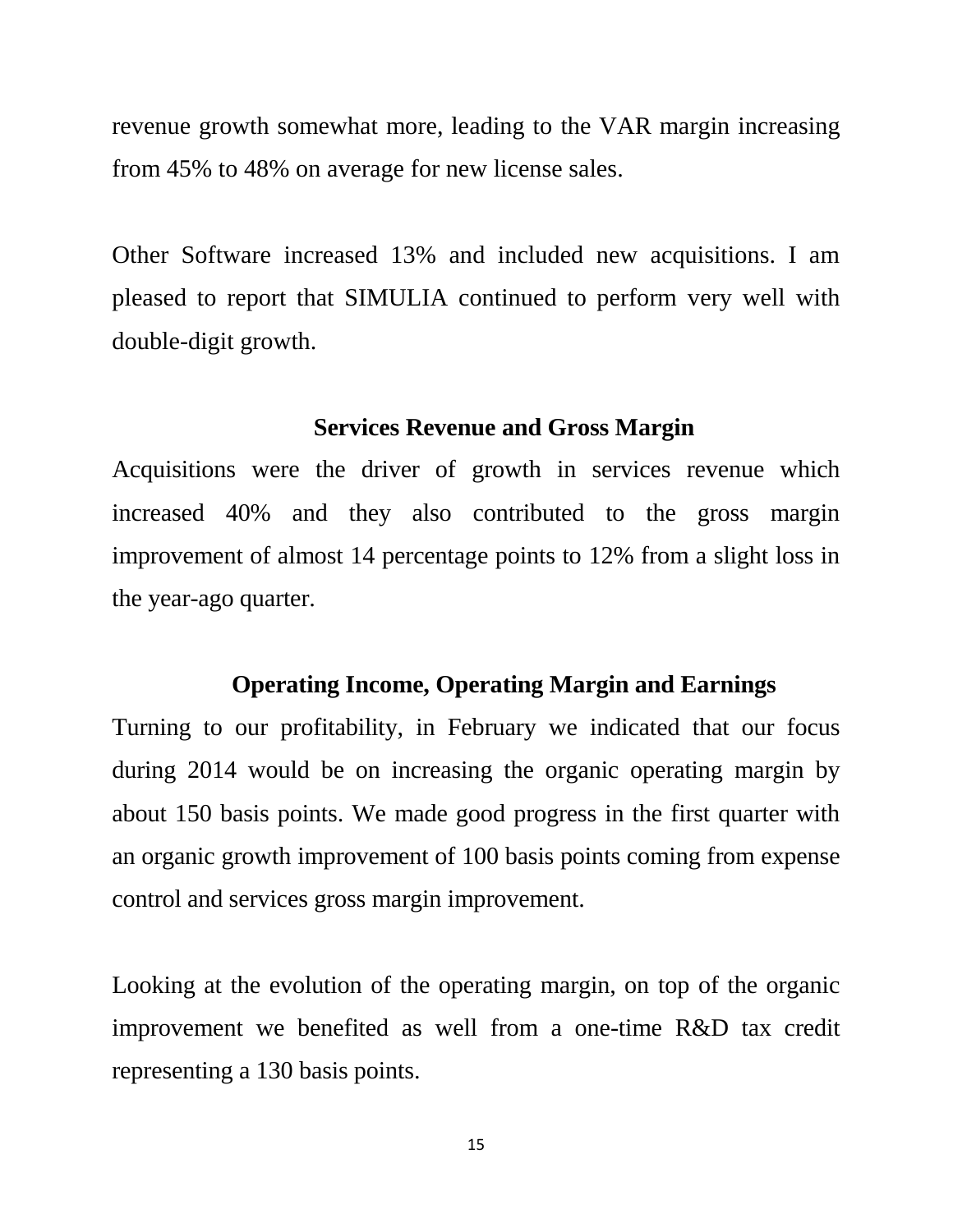Currency, on the other side, had a negative impact of 140 basis points and acquisitions are temporarily diluting margins by about 220 basis points. All in all, these four factors explain why the operating margin is lower by 130 basis points. Excluding currencies and exceptional items, the non-IFRS operating margin would have been 30%.

At the EPS line, where we reported a 6% decrease, currency represented a nine percentage point swing and a higher effective tax rate took an additional bite out of our results of 4 points.

#### **Cash Flow and Balance Sheet**

Turning to our cash flow it was relatively stable at  $\epsilon$ 182 million versus  $€185$  million in the year-ago quarter. If you look more closely at working capital evolution most line items were positive. We are, however, absorbing an important tax reassessment payment made in the first quarter of about  $\epsilon$ 20 million and looking ahead we may have a more substantial payment. We are disputing the French tax authorities' claim and we will, of course, defend our position which we think is wellfounded.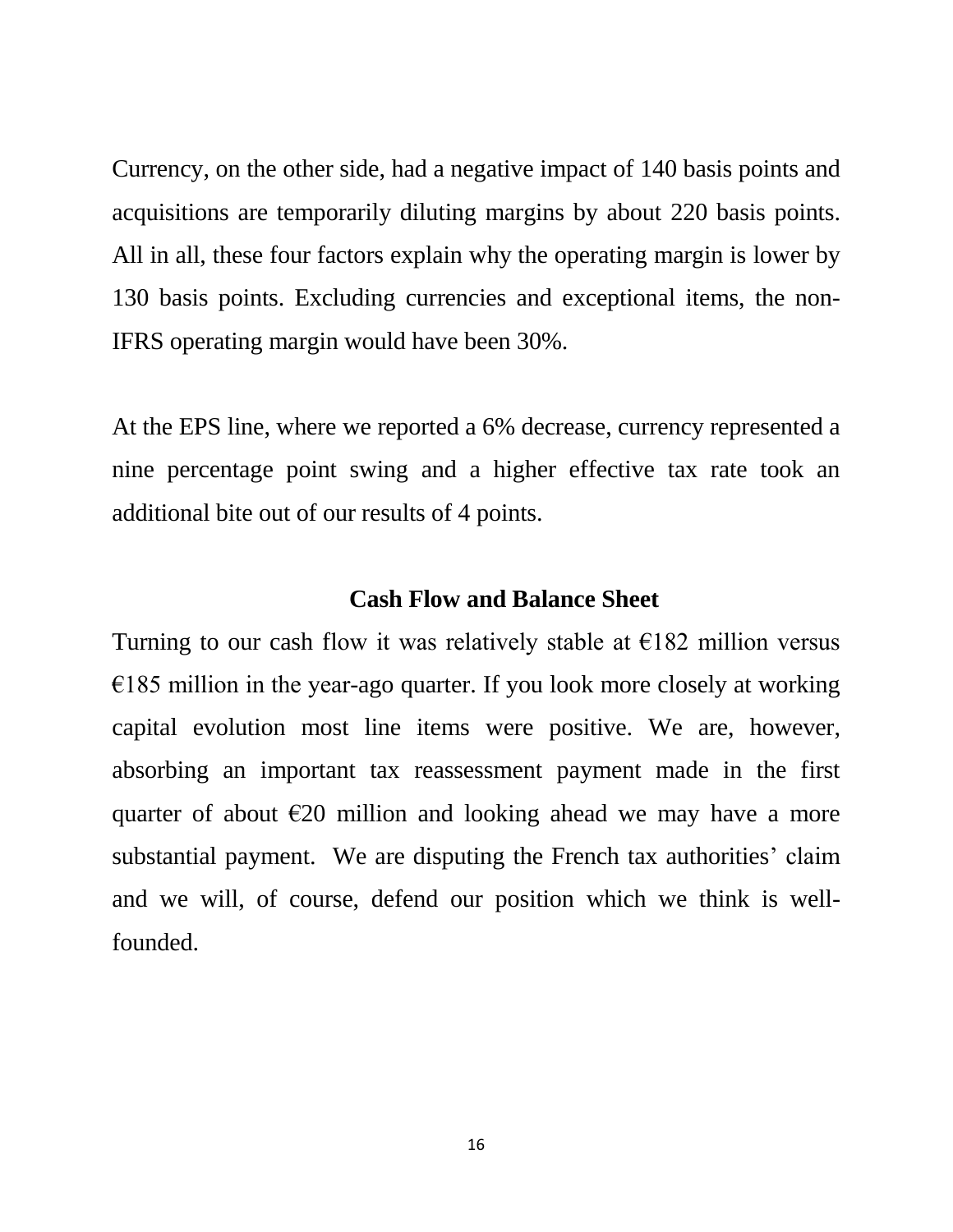Unearned revenue was higher by 8% excluding currency effects as well as acquisitions compared to the year-ago quarter, so a solid evolution here.

# **Reconfirming Full Year Financial Objectives, Updating for currency and Accelrys acquisition**

Turning to our financial objectives, we are reconfirming what we stated in February from an activity perspective and we are updating the objectives for currency and for the addition of Accelrys.

Looking first at our full year outlook, with respect to currency, we are increasing our US dollar exchange rate assumption for Q2 to \$1.40 per euro, but maintaining the \$1.35 rate for the rest of the year. Second, we operate in a number of currencies which have had meaningful weakness and we are estimating a 12 million euro effect. In total currency changes have a negative impact of about 15 million euros while we are adding Accelrys at an estimated 85 million euros contribution.

Net, net we are moving the mid-point of our range up  $\epsilon$ 70 million to 2.28 to 2.30 billion euros, representing total revenue growth of 14 to 15% in constant currencies.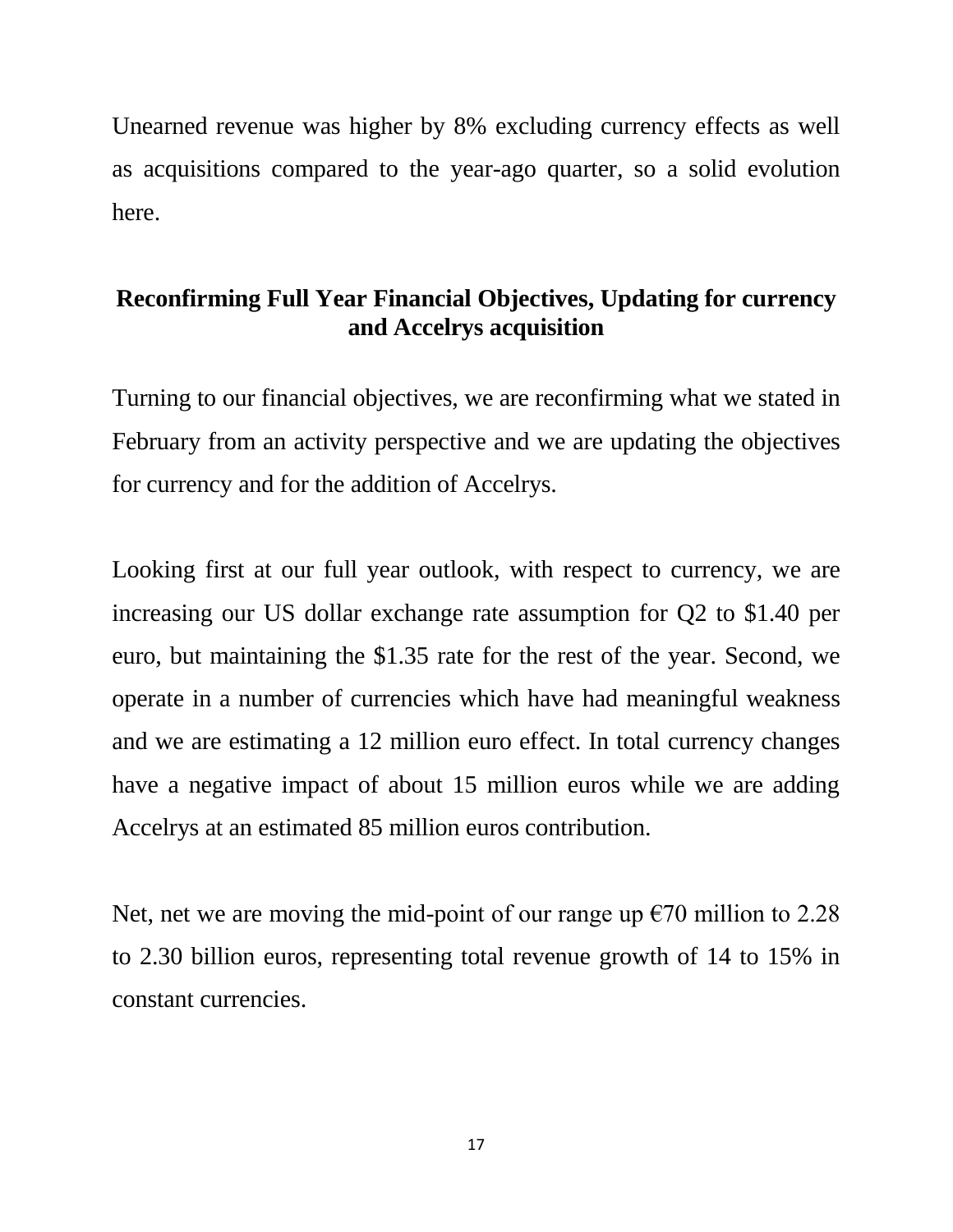At the EPS level, we are narrowing the range by five cents to 3.45 to 3.50 euros per share, coming from 3.40 to 3.50 euros previously, representing an increase of 6 to 8% excluding currency effects or 10 to 11% without the currency effects and tax rate increase. Specifically, currency has an estimated impact of 26 cents and the tax rate increase has an impact of 11 cents.

Based upon our currency and acquisition assumptions, the non-IFRS operating margin range is now between 29.5% and 30% from 30 to 31% previously. Keep in mind that on an organic basis, the non-IFRS operating margin we are targeting is 33%.

In summary, the first quarter was an encouraging quarter, confirming some of the key positive signs we shared with you in February. We benefited from an improvement in new licenses performance one quarter early and we expect this level of performance to maintain itself in the second quarter and accelerate further later in the year thanks to our **3D**EXPERIENCE platform and V6 architecture. At the same time we do face some headwinds which we anticipate will continue in currency movements and in tax rates.

Let me turn the call back to Bernard now.